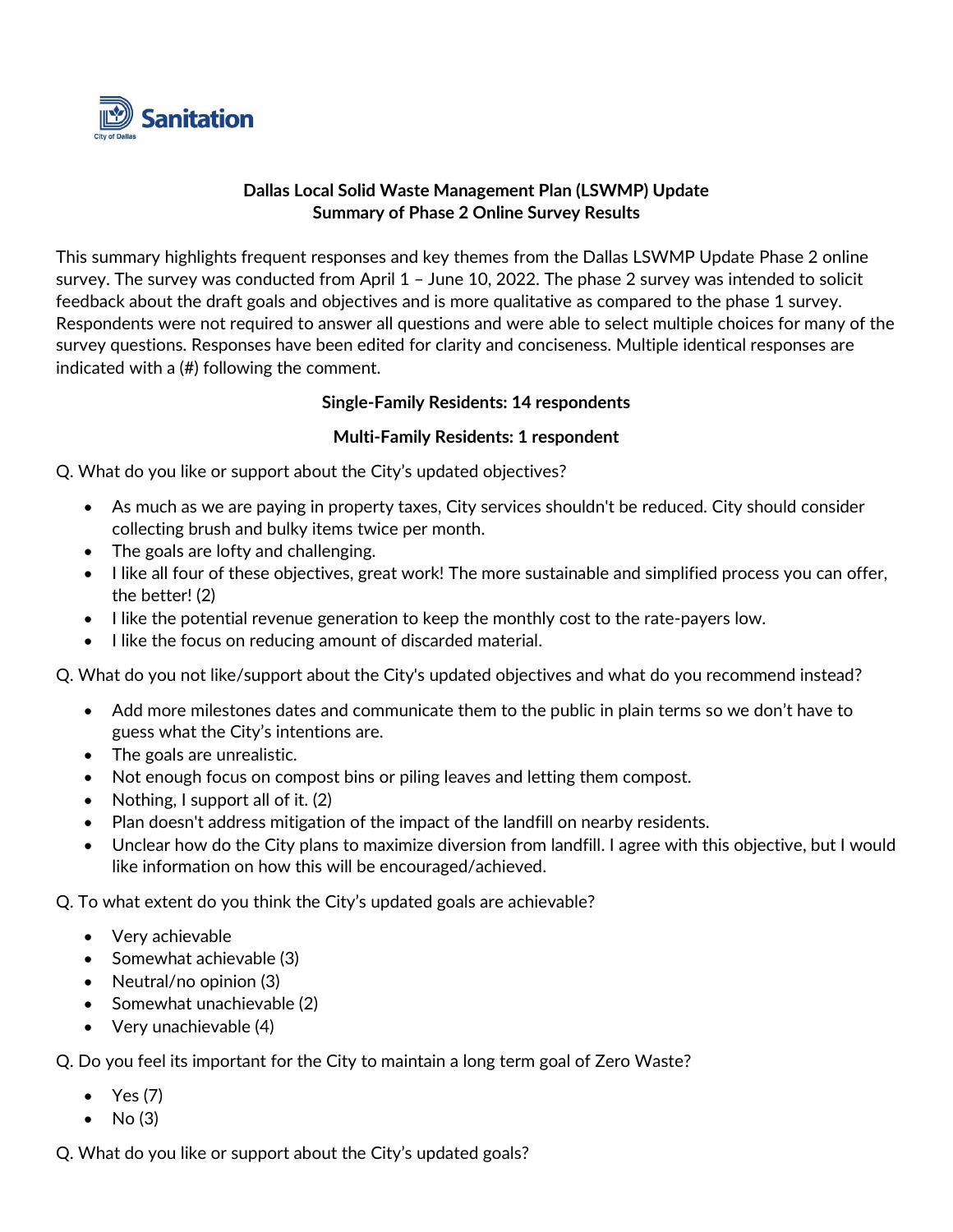

- The idea of Zero Waste is good, but it's not the City's job to set that goal.
- I like the focus on diverting waste from what is currently landfilled at McCommas Bluff.
- It is ambitious.
- I like the goals, but I think they should happen faster.
- They would move the City in positive direction.

Q. What do you not like/support about the City's updated goals and what would you recommend instead?

- The City is not responsible for setting these goals, consumers can not reduce waste without consuming less material or materials that are recyclable.
- Franchise hauler compliance needs to be higher and a priority of City Manager's Office and City Attorney's Office. It has significant revenue implications that go beyond LSWMP.
- Are goals set based on a baseline that is a discrete point in time? The numbers seem unrealistic without knowing starting point (only one goal says from 2021 numbers as baseline).
- A better system for education of waste and recycling for multi-family and more implementation of proper waste/recycling required from these entities.
- Raising more education and awareness is needed as a goal.
- They all sound very "idealistic"; how practical are they to actually implement?

Q. What do you like or support about the single-family sector approaches?

- I like separate collection of yard trimmings and brush (2).
- Need more HHW/electronics collection events in convenient locations for residents to really take advantage of them (2).
- It's perfect!
- I do support more accessibility to HHW and electronics collection.

Q. What do you not like/support about the single-family approaches and what would you recommend instead?

- Tax benefits towards property taxes for more recycled goods.
- We need to de-emphasize regular, free bulk trash pickup in the City.
- Never heard of "take-a-peek", not sure what it does or how connects to Zero Waste plan.
- Not sure how will compliance efforts expand with the blue roll-cart program?
- There needs to be something in place to recycle plastic bags, as they are here to stay.

Q. What do you like or support about the multi-family sector approaches?

- I like the focus on more sustained education, gives more choices for consumers (2)
- I like the focus on sustained education, outreach and compliance efforts to implement the MFRO.
- Focus there should prevent fee increases for SAN services each year.
- I like the effort to get tonnage reporting form haulers.
- Great!

Q. What do you not like/support about the multi-family approaches and what would you recommend instead?

- I am unclear on the intent of the multi-family objectives.
- The goals are not worded using plain, everyday language.
- More compliance means more cost that will be passed to the rate-payer.